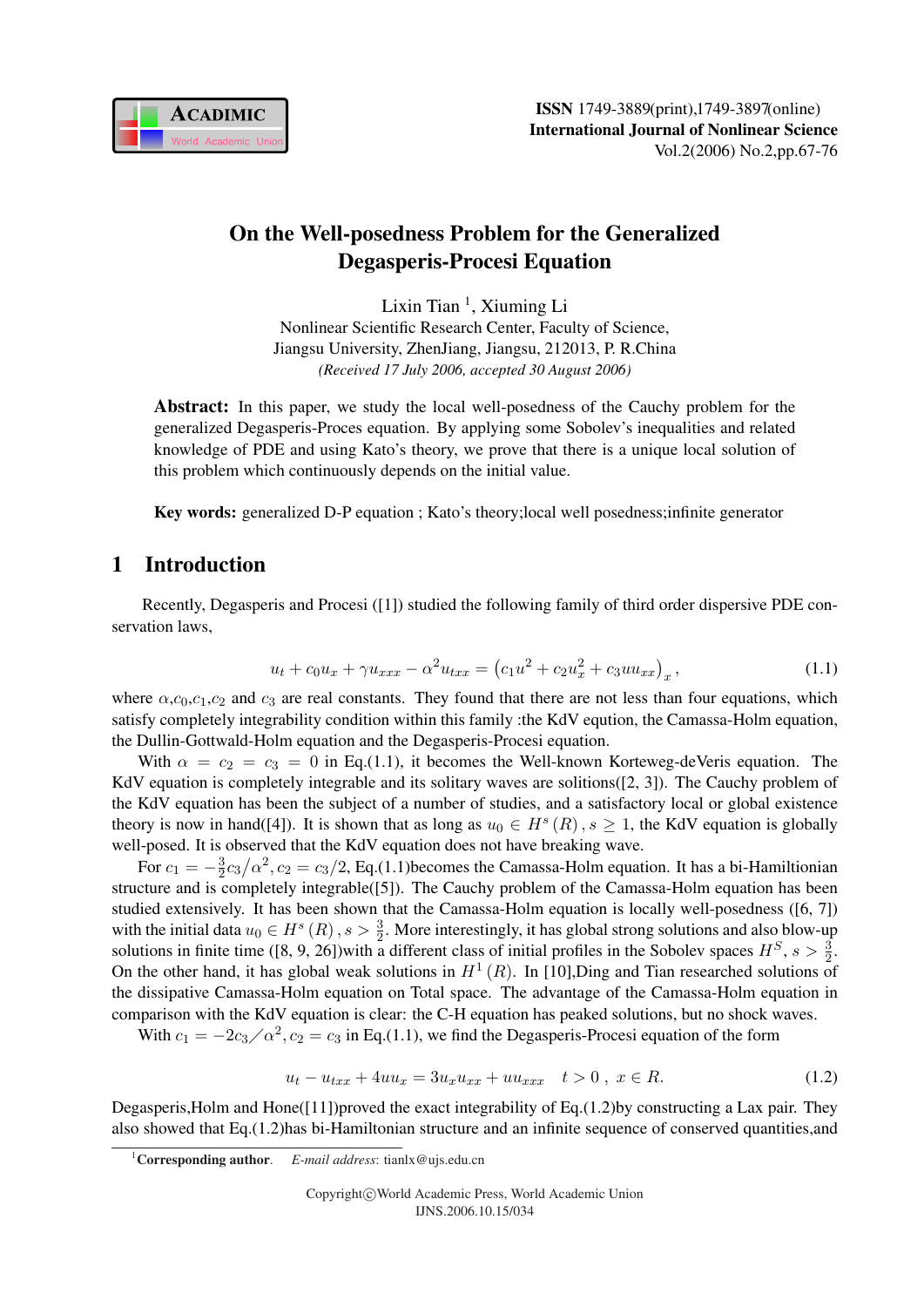admits exact peakon solutions which are analogous to the Camassa-Holm equation . The Degasperis-Procesi equation can be regard as a model for nonlinear shallow water dynamics and its asymptotic accuracy is the same as for the C-H shallow water equation. Dullin, Gottwald and Holm([12]) showed that the D-P equation can be obtained from the shallow water equation by an appropriate Kodama transformation. Vakhnenko and Parkes ([13]) investigated traveling wave solutions of Eq.(1.2). Holm and Staley studied stability of solutions and peakons numerically to Eq.(1.2).

After the  $D - P$  equation (1.2) was derived, many papers were devoted to its study. For example, Yin proved local well-posedness to Eq.(1.2) with initial data  $u_0 \in H^s(R)$ ,  $(s > \frac{3}{2})$  on the line ([14]) and on the circle ([24]) and derived the precise blow-up scenario and a blow-up result. The global existence of strong solutions and global weak solutions to Eq.  $(1.2)$  are also investigated in( $[15, 16]$ ). Recently, Lenells ( $[17]$ ) classified all weak traveling wave solutions. Matsuno ([18]) studied multisoliton solutions and their peakon limit.

In this paper, we are interested in the Cauchy problem for a generalized case of equation (1.2). Thus we replace the term  $4uu_x$  in Eq.(1.2) with  $4u^mu_x(m>0)([25, 27])$ . So we derive the initial value problem of the generalized Degasperis-Procesi equation(GDP),or call it the modified Degasperis-Procesi (mDP) as:

$$
\begin{cases}\n u_t - u_{txx} + 4u^m u_x = 3u_x u_{xx} + u u_{xxx}, t > 0, x \in R, \\
u(0, x) = u_0(x), x \in R.\n\end{cases}
$$
\n(1.3)

Now we study GDP equation (1.3) and give the motivation of such modification. The GDP equation is difference from DP equation. The nonlinear convection term  $uu_x$  is changed into the new nonlinear convection term  $u^m u_x$ . Considering the problem of small Reynolds number, it is usually delayed with nonlinear convection term  $uu_x$  into  $u_\infty u_x$ , where  $u_\infty$  is the speed unperturbed, or  $u \frac{\partial u}{\partial x} \approx u_\infty \frac{\partial u}{\partial x}$ . For this reason, in general case, if we deal with the term by the method, the nonlinear term is changed into a linear term and new structures will be caused, and the peakon solution will not be solution of the new modified equation, and large error could arise. The nonlinear essence of nonlinear convection term dose not appear. Hence we use the way of improving the order of u which is the coefficient of gradient term  $\frac{\partial u}{\partial x}$ , that is, we change  $u(\frac{\partial u}{\partial x})$  into  $u^m(\frac{\partial u}{\partial x})$ ,  $m \in N$ , where m is representative of the strength of the nonlinearity and work out its solution.Then we get the new equation(1.3), and call it GDP equation, or the modified D-P (mDP) equation. We consider the influence on the solution of the equation with the increasing of the order of nonlinear terms and many new traveling wave solutions, new solitary wave solutions will be found out.At the same time,its interaction with new nonlinear convection generates new structures. Under this structure, Eq.(1.3) will create many new nonlinear phenomenon, such as compacton solutions with compact support, solitons with cusps, or peaks. In this paper, we focus our attention on the local well-posedness of GDP equation.

We shall use the following notations without further comment. Let  $\|\cdot\|_X$  be the norm of the Banach space X;  $B(X, Y)$  denotes the space of all bounded linear operator from X to  $Y(B(X))$  if  $X = Y$ ; Let  $D(A)$  be the domain of the operator A,  $\partial = \partial_x = \frac{\partial}{\partial x}$  $\partial = \partial_x = \frac{\partial}{\partial_x}$ ;  $\Lambda^s = (1 - \partial_x^2)^{s/2}$ ,  $s \in R$ ;  $H^s = H^s(R)$  with norm  $||f||_{H^s} = ||f||_s = (\int_R (1+|\xi|^2)^s \left| \hat{f}(\xi) \right|^2 d\xi^{1/2}$  and  $\langle \cdot, \cdot \rangle_s$  for its inner product;  $[A, B]$  denotes the commutator of the linear operators  $A$  and  $B$ .

#### 2 Kato's theory

For convenience, we state here Kato's theorem in a form suitable for our purpose. Consider the abstract quasi-linear evolution equation([22],[23]):

$$
\frac{dv}{dt} + A(v)v = f(v), t \ge 0, v(0) = v_0.
$$
\n(2.1)

Let X and Y be Hilbert spaces such that Y is continuously and densely embedded in X, and let  $Q$ :  $Y \to X$  be a topological isomorphism. Let  $L(Y, X)$  denote the space of all bounded linear operators from Y to X.If  $X = Y$ , we denote this space by  $L(X)$ . We make the following assumptions, where  $\mu_1, \mu_2, \mu_3$ , and  $\mu_4$  are constants depending only on  $\max \{ ||y||_Y, ||z||_Y \}$ :

(i)  $A(y) \in L(Y, X)$  for  $y \in X$  with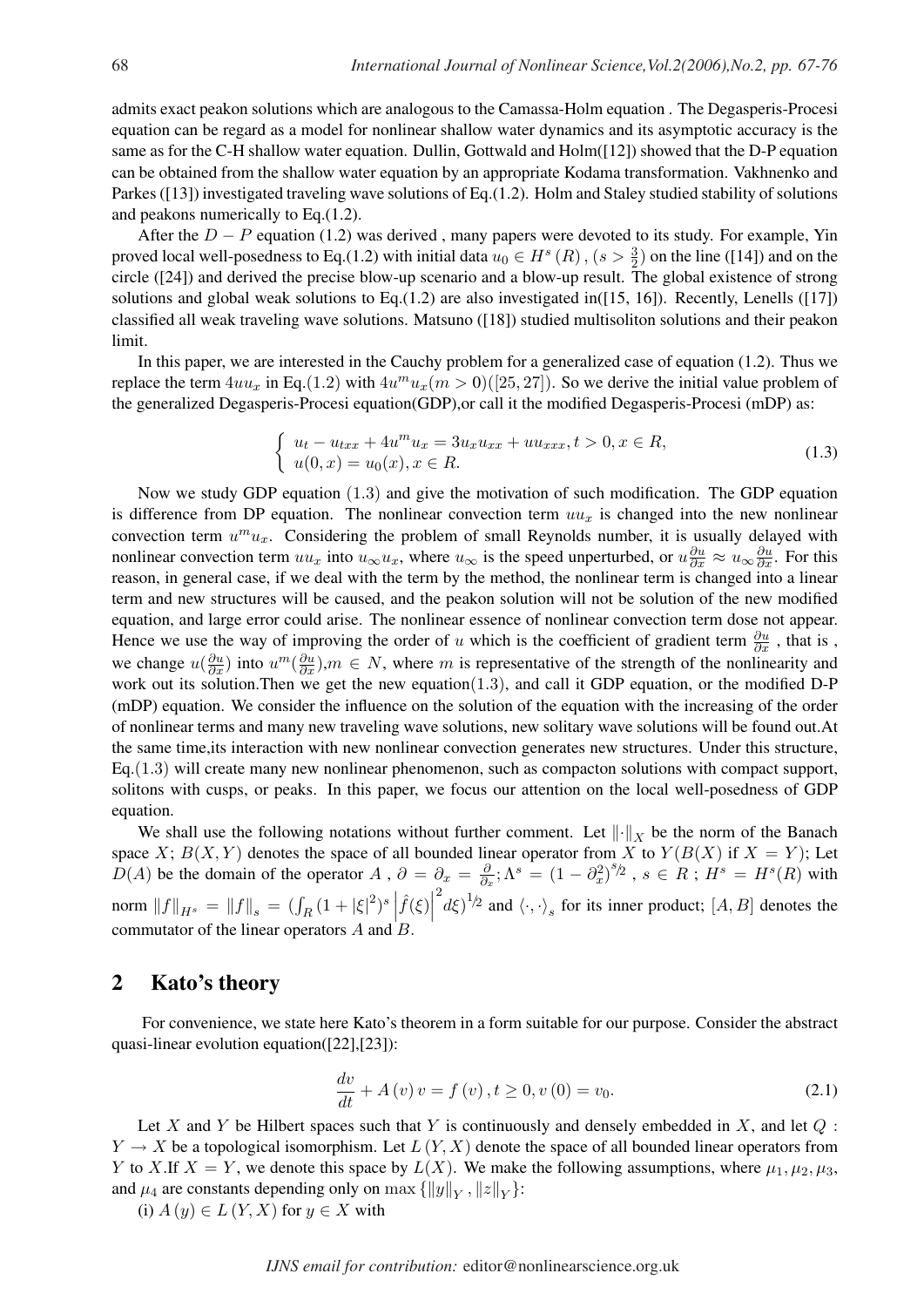$$
|| (A (y) – A (z)) w||X \le \mu_1 ||y – z||X ||w||Y, y, z, w \in Y
$$

and  $A(y) \in G(X, 1, \beta)$  (i.e.  $A(y)$  is quasi-m-accretive), uniformly on bounded sets in Y.

(ii)  $QA(y)Q^{-1} = A(y) + B(y)$ , where  $B(y) \in L(X)$  is bounded, uniformly on bounded sets in Y. Moreover,

$$
\left\| (B(y) - B(z)) w \right\|_X \le \mu_2 \left\| y - z \right\|_Y \left\| w \right\|_X, \quad y, z \in Y, w \in X.
$$

(iii)  $f: Y \to Y$  extends to a map from X into X, is bounded on bounded sets in Y, and satisfies

$$
||f(y) - f(z)||_Y \le \mu_3 ||y - z||_Y, \quad y, z \in Y,
$$
  

$$
||f(y) - f(z)||_Y \le \mu_4 ||y - z||_Y, \quad y, z \in Y.
$$

**Theorem 2.1** (Kato, [19]).Assume that (i), (ii), and (iii) hold. Given  $v_0 \in Y$ , there is a maximal  $T > 0$ *depending only on*  $\|v_0\|_Y$ , and a unique solution  $v$  to (2.1) such that

$$
v = v(\cdot, v_0) \in C([0, T); Y) \cap C^1([0, T); X).
$$

*Moreover, the map*  $v_0 \to v(\cdot,v_0)$  *is a continuous map from Y to*  $C\left([0,T); Y \right) \cap C^1\left([0,T); X \right)$ *.* 

**Lemma 2.1** ([19]) Let  $\gamma$ , t be real numbers such that  $-\gamma < t \leq \gamma$ . Then,

$$
\begin{array}{l} \left\|fg\right\|_{t}\leq c\left\|f\right\|_{\gamma}\left\|g\right\|_{t},\quad \gamma>\dfrac{1}{2}\\\\ \left\|fg\right\|_{\gamma+t-\frac{1}{2}}\leq c\left\|f\right\|_{\gamma}\left\|g\right\|_{t},\quad \gamma<\dfrac{1}{2}\\\\ \end{array}
$$

where c is a positive constant depending on  $\gamma$  and t.

**Lemma 2.2** ([20])Let  $f \in H^s$ ,  $s > \frac{3}{2}$ . Then,

$$
\left\|\wedge^{-\gamma}\left[\wedge^{\gamma+t+1},Mf\right]\wedge^{-t}\right\|_{L(L^{2})}\le c\left\|f\right\|_{s},\quad\left|\gamma\right|,\left|t\right|\le s-1
$$

where  $M_f$  is the operator of multiplication by f, and c is a constant depending only on  $\gamma$  and t.

**Lemma 2.3** Let  $f, g \in H^s$  and  $s > \frac{1}{2}$ , then

$$
\left\Vert fg\right\Vert _{s}\leq c\left\Vert f\right\Vert _{s}\left\Vert g\right\Vert _{s}.
$$

That's because  $H^s$  is a Banach algebra for  $s > \frac{1}{2}$ .

**Lemma 2.4** Let  $s > \frac{3}{2}$ , then

$$
||u_x||_{L^{\infty}} \leq ||u||_s.
$$

This lemma is derived directly from the Sobolev embedding theorem.

**Lemma 2.5** ([21, §4.5, Theorems 5.5 and 5.8]). Let X and Y be two Banach spaces and Y be continuously and densely embedded in X. Let  $-A$  be the infinitesimal generator of the  $C_0$ -semigroup  $T(t)$  on X and let S be an isomorphism from Y onto X. Then Y is  $-A$ -admissible if and only if  $-A_1 = -SAS^{-1}$  is the infinitesimal generator of the  $C_0$ -semigroup  $T_1(t) = ST(t) S^{-1}$  on X. Moreover, if Y is  $-A$ -admissible, then the part of  $-A$  in Y is the infinitesimal generator of the restriction of  $T(t)$  to Y.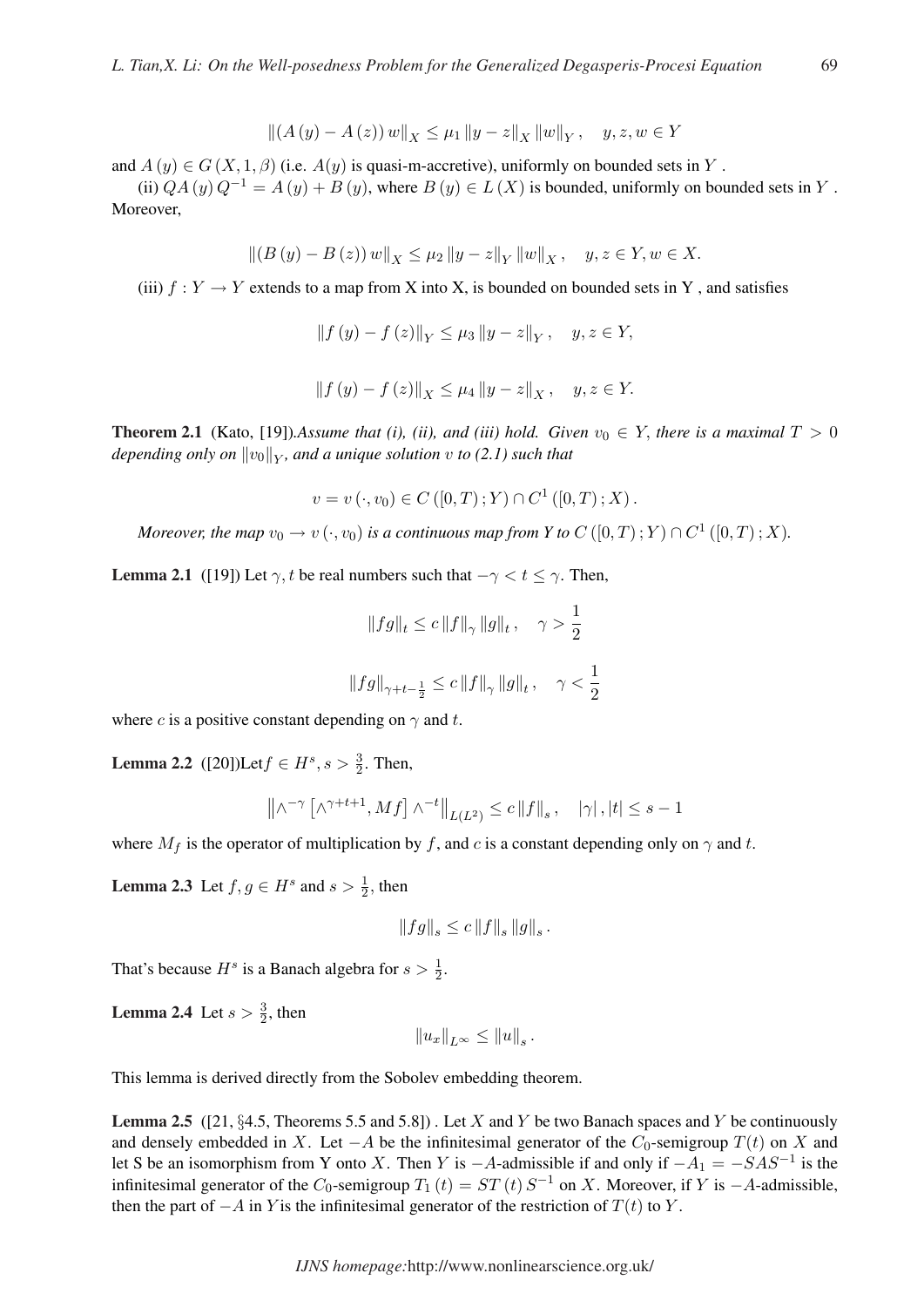### 3 Local well-posedness

With  $y := u - u_{xx}$ , (1.3) takes the form of a quasi-linear evolution equation of hyperbolic type:

$$
\begin{cases}\n y_t + uy_x + 3u_x y + 4u_x (u^m - u) = 0, \, t > 0, \, x \in R, \\
y(0, x) = u_0(x) - u_{0, xx}(x), \, x \in R.\n\end{cases}\n\tag{3.1}
$$

We also note that if  $p(x) := \frac{1}{2} e^{-|x|}, x \in \mathbb{R}$ , then  $(1 - \partial_x^2)$  $\int^{-1} f = p * f$  for all  $f \in L^2(R)$ , and  $p * y = u$ . Using this identity, we can rewrite  $(3.1)$  as

$$
\begin{cases}\n u_t + uu_x = -\partial_x p * \left( \frac{4}{m+1} u^{m+1} - \frac{1}{2} u^2 \right), t > 0, x \in R, \\
u(0, x) = u_0(x), x \in R,\n\end{cases}\n\tag{3.2}
$$

or, equivalently, as

$$
\begin{cases}\n u_t + uu_x = -\partial_x (1 - \partial_x^2)^{-1} \left( \frac{4}{m+1} u^{m+1} - \frac{1}{2} u^2 \right), \quad t > 0, x \in R, \\
u(0, x) = u_0(x), x \in R.\n\end{cases} \tag{3.3}
$$

**Theorem 3.1** *Given*  $u_0 \in H^s(R)$ ,  $s > \frac{3}{2}$ , there exists a maximal value  $T = T(u_0) > 0$ , and a unique *solution u to (1.3) (or (3.3)), such that*

$$
u = u(\cdot, u_0) \in C([0, T); H^s) \cap C^1([0, T); L^2)
$$

*Moreover, the solution depends continuously on the initial data, i.e., the mapping*

$$
u_0 \to u(\cdot, u_0) H^s \to C([0, T); H^s) \cap C^1([0, T); L^2)
$$

*is continuous.*

To prove this result, we will apply Theorem 2.1 with

$$
A(u) = u\partial_x, \quad f(u) = -\partial_x (1 - \partial_x^2)^{-1} \left(\frac{4}{m+1}u^{m+1} - \frac{1}{2}u^2\right),
$$

 $Y = H^s, X = L^2, \wedge =$ ¡  $1-\partial_X^2$  $\big)$ <sup> $\frac{1}{2}$ </sup>, and  $Q = \wedge^s$ . Obviously, Q is an isomorphism of  $H^s$  onto  $H^{s-1}$ . Thus, in order to derive Theorem 3.1 from Theorem 2.1, we only need to verify that  $A(u)$  and  $f(u)$  satisfy the conditions(i),(ii),(iii).

**Lemma 3.1** The operator  $A(u) = u\partial_x$ , with  $u \in H^s$ ,  $s > \frac{3}{2}$ , belongs to G ¡  $L^2, 1, \beta$ .

Proof. Since  $L^2$  is a Hilbert space, we have  $A(u) \in G$ ¡  $(L^2, 1, \beta)$  for some real number  $\beta$  if and only if the following conditions hold ( [22]):

 $(a) (A (u) y, y)_0 \geq -\beta ||y||_0^2$  $\frac{2}{0}$ .

(b) The range of  $A + \lambda$  is all of X, for some (or all)  $\lambda > \beta$ .

We first prove (*a*). Since  $u \in H^s$ ,  $s > \frac{3}{2}$ , *u* and  $u_x$  belong to  $L^\infty$ . Note that  $||u_x||_{L^\infty} \le ||u||_s$ . Thus

$$
(A(u)y, y)_0 = (u \partial_x y, y)_0 = -\frac{1}{2}(u_x y, y)_0 \le \frac{1}{2} ||u_x||_{L^\infty} ||y||_0^2 \le c ||u||_s ||y||_0^2.
$$

Setting  $\beta = c ||u||_s$ , we obtain  $(A(u) y, y)_0 \ge -\beta ||y||_0^2$  $\frac{2}{0}$ 

Next, we prove (b). Because A(u) is a closed operator and satisfies (a),  $(\lambda I + A)$  has closed range in  $L^2$ for all  $\lambda > \beta$ . Therefore, it suffices to show that  $(\lambda I + A)$  has dense range in  $L^2$  for all  $\lambda > \beta$ .

Given  $u \in H^s$ ,  $s > \frac{3}{2}$ , and  $y \in L^2$ , we have the generalized Leibnitz formula

$$
\partial_x (uy) = u_x y + u \partial_x y \quad in \ H^{-1}.
$$

*IJNS email for contribution:* editor@nonlinearscience.org.uk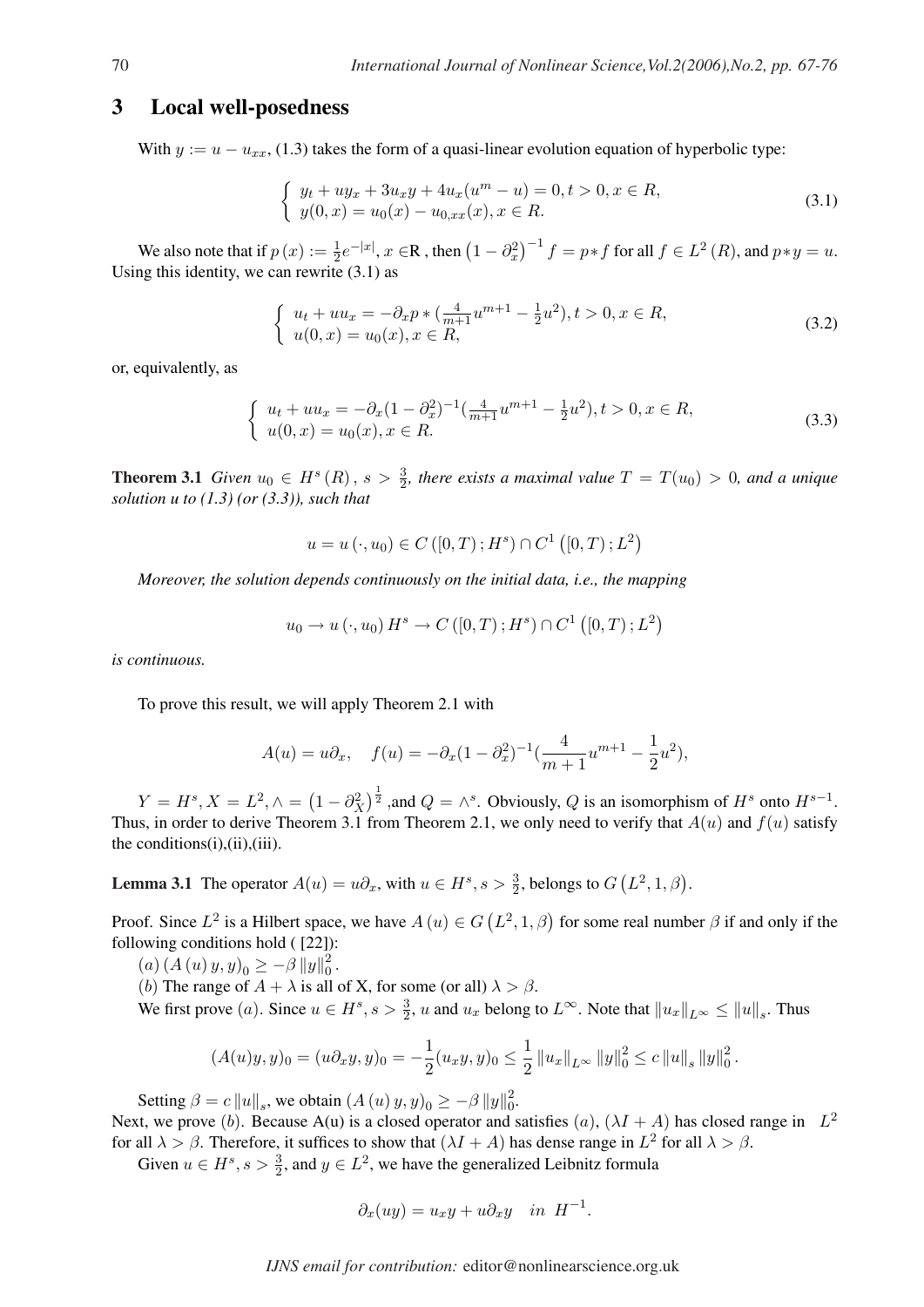Since  $u_x \in L^{\infty}$ , we have

$$
D(A) = D(u\partial_x) = \{y \in L^2, u\partial_x y \in L^2\}
$$
  
= 
$$
\{z \in L^2, -\partial_x(uz) \in L^2\}
$$
  
= 
$$
D((u\partial_x)^*) = D(A^*.)
$$

Assume that the range of  $(A + \lambda I)$  is not all of  $L^2$ , then there exists  $z \in L^2, z \neq 0$  such that  $((\lambda I + A) y, z)_0 = 0$  for all  $y \in D(A)$ . Since  $H^1 \subset D(A)$ ,  $D(A)$  is dense in  $L^2$ . Hence it follows that  $z \in D(A^*)$  and  $\lambda z + A^* = 0$  in  $L^2$ . Since  $D(A) = D(A^*)$ , multiplying by z and integrating by parts, we obtain

$$
0 = \left( \left( \lambda I + A^* \right) z, z \right)_0 = \left( \lambda z, z \right) + \left( z, Az \right) \ge \left( \lambda - \beta \right) \left\| z_0 \right\|_0^2, \quad \forall \lambda > \beta.
$$

and thus  $z = 0$ , which contradicts our assumption  $z \neq 0$ . This completes the proof of Lemma 3.1.

**Lemma 3.2** Let  $A(u) = u\partial_x$  with  $u \in H^s$ ,  $s > \frac{3}{2}$ . Then  $A(u) \in L$  $(H<sup>s</sup>, L<sup>2</sup>)$  for all  $u \in H<sup>s</sup>$ . Moreover,

$$
||(A (u) – A (z)) w||0 \le \mu_1 ||u - z||0 ||w||s, u, z, w \in Hs
$$

Proof. Let  $u, z, w \in H^s, s > \frac{2}{3}$ . Then we have

$$
||(A(u) - A(z))w||_0 \le c ||u - z||_0 ||\partial_x w||_{L_{\infty}} \le \mu_1 ||u - z||_0 ||w||_s
$$

Taking  $z = 0$  in the above inequality, we obtain  $A(u) \in L$  $(H^s, L^2)$ . This completes the proof of Lemma 3.2.

**Lemma 3.3** We have  $B(u) = [\wedge^s, u\partial_x] \wedge^{-s} \in L$  (  $L^2$ ), for  $u \in H^s$ . Moreover,

$$
||(B (u) – B (z)) w||_0 \leq \mu_2 ||u - z||_s ||w||_0.
$$

Proof. Let  $u, z \in H^s, s > \frac{2}{3}$ , and  $w \in L^2$ . Then

$$
\begin{array}{rcl} \|(B(u) - B(z))w\|_0 & = & \left\| \left[ \Lambda^s, (u - v)\partial_x \right] \Lambda^{-s} w \right\|_0 \\ & \leq & \left\| \left[ \Lambda^s, (u - v) \right] \Lambda^{1-s} \right\|_{L(L^2)} \left\| \Lambda^{-1} \partial_x w \right\|_0 \\ & \leq & \mu_2 \left\| y - z \right\|_s \left\| w \right\|_0, \end{array}
$$

where we applied Lemma 2.2 with  $\gamma = 0, t = s - 1$ . Taking  $z = 0$  in the above inequality, we obtain  $B(u) \in L(L^2)$ . This completes the proof of Lemma 3.3.

**Lemma 3.4** Let  $f(u) = -\partial_x (1 - \partial_x^2)^{-1} (\frac{4}{m+1} u^{m+1} - \frac{1}{2})$  $\frac{1}{2}u^2$ ). Then f is bounded on bounded sets in  $H^s$ , and satisfies  $(a)$   $|| f (y) - f (z)||_s \leq \mu_3 ||y - z||_s, \quad y, z \in H^s,$ 

$$
f_{\rm{max}}(x)
$$

(b) 
$$
|| f (y) - f (z) ||_0 \le \mu_4 ||y - z||_0
$$
,  $y, z \in L^2$ .

Proof. Let  $y, z \in H^s, s > \frac{3}{2}$ , and note that  $H^{s-1}$  is a Banach algebra. Then we have

$$
\begin{array}{rcl} \left\|f\left(y\right)-f\left(z\right)\right\|_{s} & = & \left\|-\partial_{x}(1-\partial_{x}^{2})^{-1}\left[\frac{4}{m+1}(y^{m+1}-z^{m+1})-\frac{1}{2}(y^{2}-z^{2})\right]\right\|_{s} \\ & \leq & \frac{4}{m+1}\left\|y^{m+1}-z^{m+1}\right\|_{s-1}+\frac{1}{2}\left\|y^{2}-z^{2}\right\|_{s-1}.\end{array}
$$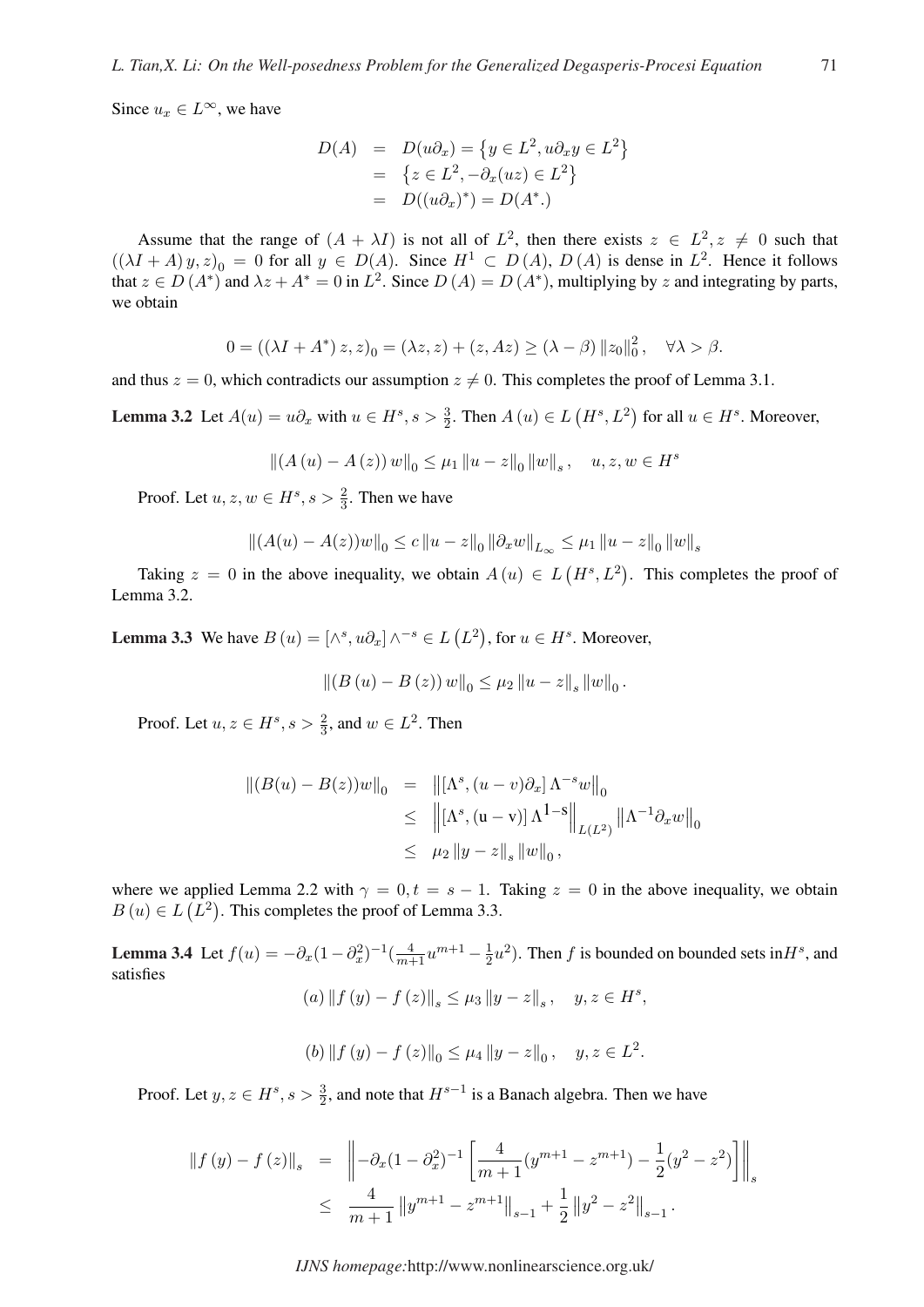And

$$
||y^{m+1} - z^{m+1}||_{s-1} = ||(y-z)(y^m + y^{m-1}z + \dots + z^m)||_{s-1}
$$
  
\n
$$
\leq ||y-z||_s ||y^m + y^{m-1}z + \dots + z^m||_s
$$
  
\n
$$
\leq ||y-z||_s (||y||_s^m + ||y||_s^{m-1} ||z||_s + \dots + ||z||_s^m)
$$
  
\n
$$
\stackrel{\Delta}{=} K_1 ||y-z||_s, \quad (K_1 < \infty)
$$
  
\n
$$
||y^2 - z^2||_{s-1} \leq ||y-z||_s ||y+z||_s \leq (||y||_s + ||z||_s) ||y-z||_s \stackrel{\Delta}{=} K_2 ||y-z||_s, \quad (K_2 < \infty).
$$

This proves  $(a)$ .

Taking  $z = 0$  in the above inequality, we obtain that f is bounded on bounded sets in  $H<sup>s</sup>$ . Next, we will prove (*b*). Let  $y, z \in H^s, s > \frac{3}{2}$ , and note that  $H^{s-1}$  is a Banach algebra. Then we have

$$
\begin{array}{rcl} \left\|f\left(y\right)-f\left(z\right)\right\|_{0} & = & \left\|-\partial_{x}(1-\partial_{x}^{2})^{-1}\left[\frac{4}{m+1}(y^{m+1}-z^{m+1})-\frac{1}{2}(y^{2}-z^{2})\right]\right\|_{0} \\ & \leq & \frac{4}{m+1}\left\|y^{m+1}-z^{m+1}\right\|_{0}+\frac{1}{2}\left\|y^{2}-z^{2}\right\|_{0} .\end{array}
$$

And

$$
||y^{m+1} - z^{m+1}||_0 = ||(y-z)(y^m + y^{m-1}z + \dots + z^m)||_0
$$
  
\n
$$
\leq ||y-z||_0 ||y^m + y^{m-1}z + \dots + z^m||_s
$$
  
\n
$$
\leq ||y-z||_0 (||y||_s^m + ||y||_s^{m-1} ||z||_s + \dots + ||z||_s^m)
$$
  
\n
$$
\stackrel{\Delta}{=} K_3 ||y-z||_0, (K_3 < \infty);
$$

$$
\begin{array}{rcl} \|y^2 - z^2\|_0 & \leq & \|y - z\|_0 \, \|y + z\|_s \\ & \leq & (\|y\|_s + \|z\|_s) \, \|y - z\|_0 \\ & \triangleq & K_4 \, \|y - z\|_0 \, , \quad (K_4 < \infty). \end{array}
$$

which proves (b). This completes the proof of Lemma 3.4.

Proof of Theorem 3.1 The result follows by combining Theorem 2.1 and Lemmas 3.1-3.4.

**Lemma 3.5** The operator  $A(u) = u\partial_x$ , with  $u \in H^s$ ,  $s > \frac{3}{2}$ , belongs to  $G(H^{s-1}, 1, \beta)$ .

Proof. Since  $H^{s-1}$  is a Hilbert space,  $A(u)$  belongs to  $G(H^{s-1}, 1, \beta)$  for some real number  $\beta$  if and only if the following conditions hold ( [22]):

 $(a)(A(u)y, y)_{s-1} \geq -\beta ||y||_s^2$ 2<br>s−1 ·

 $(b) - A(u)$  is the infinitesimal generator of a  $C_0$ -semigroup on  $H^{s-1}$ , for some (or all)  $\lambda > \beta$ .

We first prove (a). Since  $u \in H^s$ ,  $s > \frac{3}{2}$ , it follows that u and  $u_x$  belong to  $L^\infty$  and  $||u_x||_{L^\infty} \le ||u||_s$ . Note that

$$
\Lambda^{s-1}(u\partial_xy) = \left[\Lambda^{s-1},u\right]\partial_xy + u\Lambda^{s-1}(\partial_xy) = \left[\Lambda^{s-1},u\right]\partial_xy + u\partial_x\Lambda^{s-1}y.
$$

Thus

$$
(A(u)y, y)_{s-1} = (\Lambda^{s-1}(u\partial_x y), \Lambda^{s-1}y)_0
$$
  
\n
$$
= ([\Lambda^{s-1}, u] \partial_x y, \Lambda^{s-1}y)_0 - \frac{1}{2}(u_x \Lambda^{s-1}y, \Lambda^{s-1}y)_0
$$
  
\n
$$
\leq ||[\Lambda^{s-1}, u] \Lambda^{2-s}||_{L(L_2)} ||\Lambda^{s-1}y||_0^2 + ||u_x||_{L^\infty} ||\Lambda^{s-1}y||_0^2
$$
  
\n
$$
\leq c ||u||_s ||y||_{s-1}^2.
$$

by Lemma 2.2 with  $\gamma = 0, t = s - 2$ . Setting  $\beta = c ||u||_s$ , we obtain  $(A(u)y, y)_{s-1} \ge -\beta ||y||_s^2$  $\frac{2}{s-1}$ , as claimed.

*IJNS email for contribution:* editor@nonlinearscience.org.uk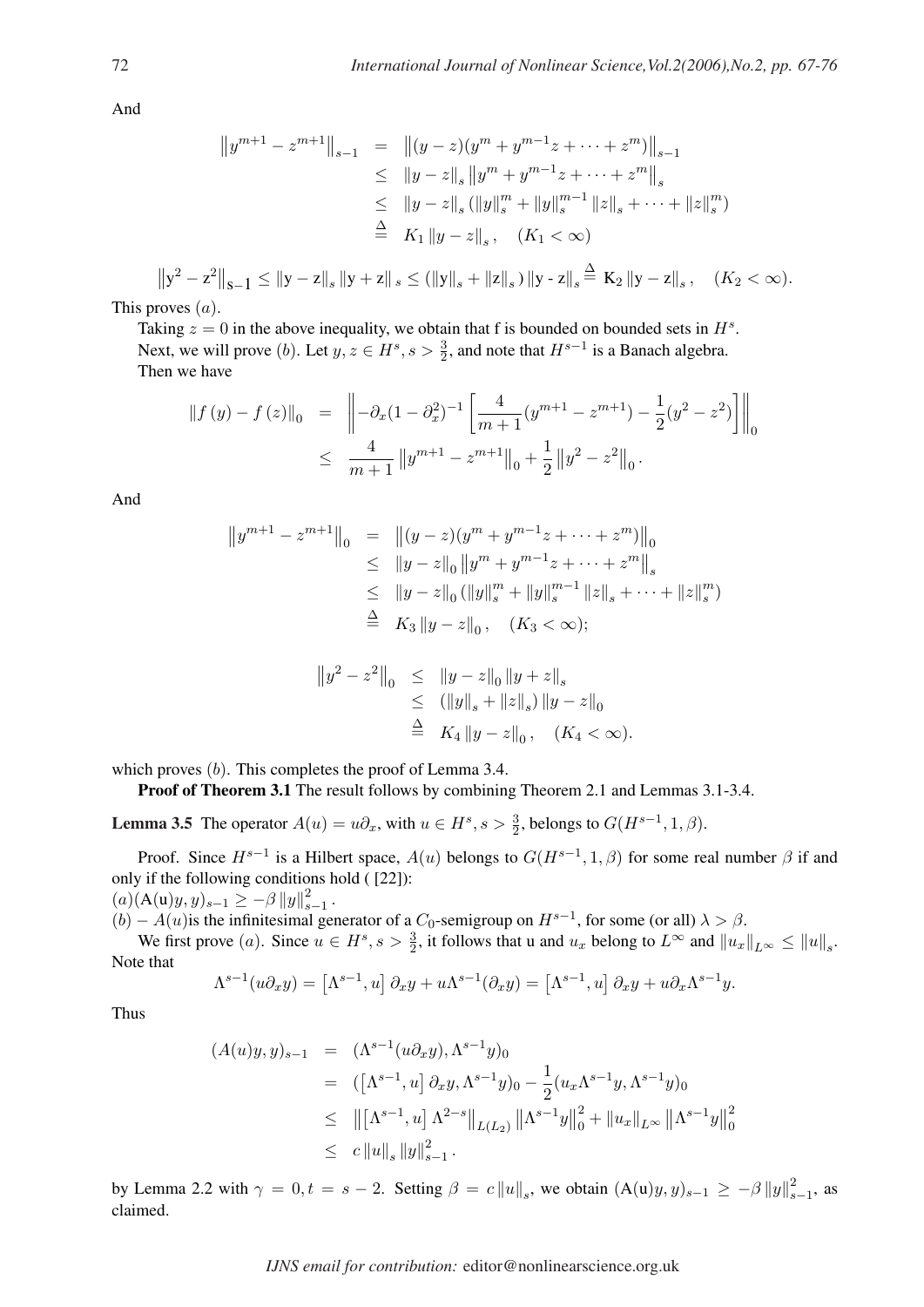Next, we prove (b). Let  $S = \Lambda^{s-1}$ , and note that S is an isomorphism of  $H^{s-1}$  onto  $L^2$  and that  $H^{s-1}$ is continuously and densely embedded in  $L^2$  since  $s > \frac{3}{2}$ . Define

$$
A_1(u) := SA(u)S^{-1} = \Lambda^{s-1}A(u)\Lambda^{1-s}
$$
,  $B_1(u) := A_1(u) - A(u)$ .

Let  $y \in L^2$  and  $u \in H^s$ ,  $s > \frac{3}{2}$ . Then we have

$$
||B_1(u)y||_0 = ||[\Lambda^{s-1}, u\partial_x] \Lambda^{1-s}y||_0
$$
  
\n
$$
\leq ||[\Lambda^{s-1}, u] \Lambda^{2-s}||_{L(L_2)} ||\Lambda^{-1}\partial_x y||_0
$$
  
\n
$$
\leq c ||u||_s ||y||_0
$$

by Lemma 2.2 with  $\gamma = 0, t = s - 2$ . Hence  $B_1(u) \in L(L_2)$ .

Lemma 2.2 with  $\gamma = 0, t = s - 2$ . Hence  $B_1(u) \in L(L_2)$ .<br>Note that  $A_1(t) = A(t) + B_1(t)$  and  $A(u) \in G(L^2, 1, \beta)$  in Lemma 3.1. By a perturbation theorem For semigroups (cf. [20, §5.2, Theorem 2.3]) we obtain  $A_1(u) \in G(L^2, 1, \beta)$ . Applying Lemma 2.5<br>for semigroups (cf. [20, §5.2, Theorem 2.3]) we obtain  $A_1(u) \in G(L^2, 1, \beta)$ . Applying Lemma 2.5 with  $Y = H^{s-1}$ ,  $X = L^2$ , and  $S = \Lambda^{s-1}$ , we conclude that  $H^{s-1}$  is A-admissible. Hence– $A(u)$  is the infinitesimal generator of a  $C_0$ -semigroup on  $H^{s-1}$ . This completes the proof of Lemma 3.5.

Theorem 3.2 *The maximal* T *in Theorem 3.1 may be chosen independent of* s *in the following sense. If*

$$
u = u(\cdot, u_0) \in C([0, T); H^s) \cap C^1([0, T); H^{s-1})
$$

*is a solution to (1.3) (or (3.3)), and if*  $u_0 \in H^{s'}$  for some  $s' \neq s, s' > \frac{3}{2}$  $\frac{3}{2}$ , then

$$
u \in C\left(\left[0, T\right); H^{s'}\right) \cap C^1\left(\left[0, T\right); H^{s'-1}\right),
$$

*with the same value of*  $T$ *. In particular, if*  $u_0 \in H^\infty = \bigcap_{s \geq 0} H^s$ *, then*  $u \in C([0, T); H^\infty)$ *.* 

Proof. If  $s' < s$ , the result follows the uniqueness of the solution guaranteed by Theorem 3.1, so it suffices to consider the case  $s' > s$ . To this end, we return to (3.1). Setting  $y(t) = \wedge^2 u(t) = u - u_{xx}$ , we have

$$
\frac{dy}{dt} + A(t)y + B(t)y = f(t), \quad y(0) = \wedge^2 u(0), \tag{3.4}
$$

where  $A(t)y = 3\partial_x(uy)$ ,  $B(t)y = -2uy_x$  and  $f(t) = 4u_x(u - u^m)$ 

Because  $u \in C([0, T); H^s)$  and  $u_0 \in H^{s'}$ , we have

$$
y \in C\left( [0, T) ; H^{s-2} \right)
$$

and

$$
y(0) = (1 - \partial_x^2) u(0) \in C([0, T); H^{s'}).
$$

We will show that  $y \in C$  $\overline{a}$  $[0, T)$ ;  $H^{s'-2}$ , which implies  $u \in C$  $[0, T)$ ;  $H^{s'}$  since  $(1 - \partial_x^2)$ ¢ is an isomorphism from  $H^{s'}$  to  $H^{s'-2}$ . This will complete the proof of Theorem 3.2.

Since  $u \in C([0, T); H^s)$ ,  $u_x \in H^{s-1}$ , and  $H^{s-1}$  is a Banach algebra, we have

$$
B(t) \in L(H^{s-1}), f(t) \in C([0,T); H^{s-1}).
$$

Following the arguments in Lemmas 3.1-3.3 in [20], we first prove that the family  $A(t)$  has a unique evolution operator  $\{U(t, \tau)\}\$  associated with the spaces  $X = H^h$  and  $Y = H^k$ , where  $-s \leq h \leq s - 2$ ;  $1 - s \le k \le s - 1$ , and  $k \ge h + 1$ . To this end, as in the proof of Lemma 3.1 in [20], we need to verify the following three conditions:

Swing three conditions:<br>(i)  $A(t) \in G(H^h, 1, \beta), \forall y \in H^s$ (i)A(t) ∈<br>(ii) $\wedge^h \partial_x$  |  $A^{k-h}, u \mid A^{-k}$  is uniformly bounded on  $L^2$ .  $(iii) A(t) \in L(H^k, H^h)$  is strongly continuous in t.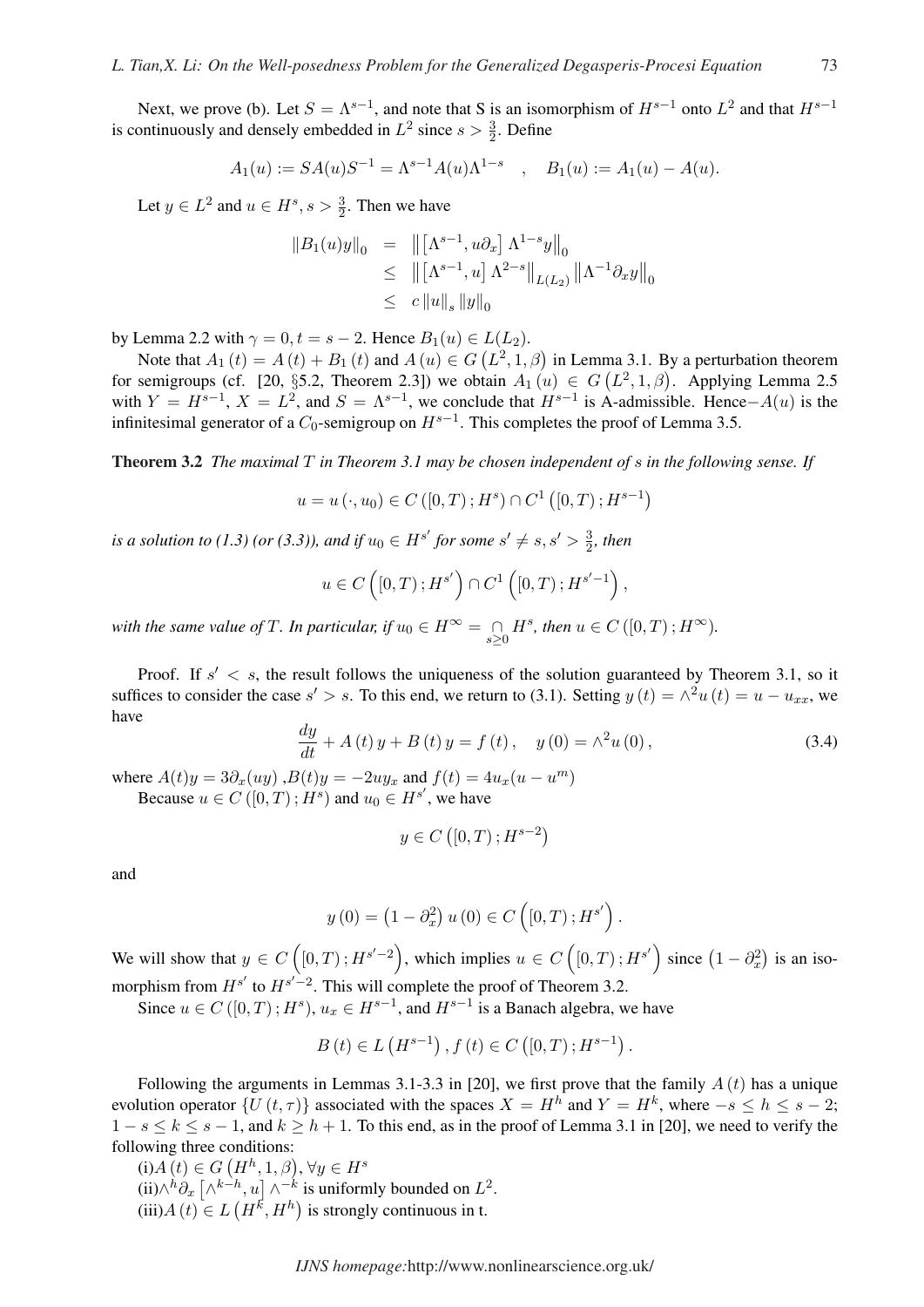Let us first show (i). Since  $H<sup>h</sup>$  is a Hilbert space, we have  $A(t) \in G$  $(H<sup>h</sup>, 1, \beta)$  for some real number  $\beta$  if and only if the following conditions hold ( [22]):

(a)  $(A(t) y, y)_h \geq -\beta \|y\|_h^2$ h

(b)  $-A(t)$  is the infinitesimal generator of a  $C_0$ -semigroup on  $H<sup>h</sup>$ , for some (or all)  $\lambda > \beta$ . To prove (a), take  $y \in H^h$  and note that

$$
\Lambda^h \partial_x (3uy) = 3\Lambda^h \partial_x (-\left[\Lambda^{-h}, u\right] \Lambda^h y + \Lambda^{-h} (u \Lambda^h y))
$$
  
= -3\Lambda^h \partial\_x \left[\Lambda^{-h}, u\right] \Lambda^h y + 3\partial\_x (u \Lambda^h y).

Thus

$$
(A(t) y, y)_h = (-3\Lambda^h \partial_x \left[\Lambda^{-h}, u\right] \Lambda^h y + 3\partial_x (u\Lambda^h y), \Lambda^h y)_0
$$
  
\n
$$
= 3\left(\Lambda^{h+1} \left[\Lambda^{-h}, u\right] \Lambda^h y, \partial_x \Lambda^{h-1} y\right)_0 + \frac{3}{2} \left(u_x \Lambda^h y, \Lambda^h y\right)_0
$$
  
\n
$$
\leq 3 \left\|\Lambda^{h+1} \left[\Lambda^{-h}, u\right] \right\|_{L(L^2)} \left\|\Lambda^h y\right\|_0^2 + \frac{3}{2} \left\|u_x\right\|_{L^\infty} \left\|\Lambda^h y\right\|_0^2
$$
  
\n
$$
\leq c \left\|u\right\|_s \left\|y\right\|_h^2,
$$

where we have used Lemma 2.2 with  $\gamma = -(h+1)$  and  $t = 0$ . Setting  $\beta = c ||u||_s$ , we obtain  $(A(t) y, y)_h \ge$  $-\beta ||y||_h^2$  $\frac{2}{h}$ , as claimed.

Next, we prove (b). Let  $S = \wedge^{s-1-h}$ , and note that S is an isomorphism of  $H^{s-1}$  onto  $H^h$  and that  $H^{s-1}$  is continuously and densely embedded in  $H^h$  as  $-s \leq h \leq s-2$ . Define

$$
A_1(t) := SA(t) S^{-1} = \wedge^{s-1-h} A(t) \wedge^{h+1-s},
$$

$$
B_1(t) := A_1(t) - A(t) = [S, A(t)] S^{-1}.
$$

Let  $y \in H^h$  and  $u \in H^s$ ,  $s > \frac{3}{2}$ . Then

$$
\begin{array}{rcl} \|B_1(t)y\|_h & = & \left\|\Lambda^h \partial_x \left[\Lambda^{s-1-h}, 3u\right] \Lambda^{h+1-s} y\right\|_0 \\ & \leq & \left\|\Lambda^h \partial_x \left[\Lambda^{s-1-h}, 3u\right] \Lambda^{1-s}\right\|_{L(L^2)} \left\|\Lambda^h y\right\|_0 \\ & \leq & c \left\|u\right\|_s \|y\|_h \end{array}
$$

on applying Lemma 2.2 with  $\gamma = -(h+1), t = s-1$ . Therefore, we have  $B_1(t) \in L$  $(H<sup>h</sup>)$ . Since  $A(t)y = \partial_x(3uy) = 3u_xy + 3u\partial_xy$  and  $u_x \in L(H^{s-1})$ , by applying Lemma 3.5 and a perturbation theorem for semigroups, we see that  $H^{s-1}$  is A(t)-admissible. Further, applying Lemma 2.5 with  $Y =$  $H^{s-1}$ ,  $X = H^h$  and  $S = \wedge^{s-1-h}$ , we obtain that  $-A_1(t)$  is the infinitesimal generator of a  $C_0$ -semigroup on  $H^h$ . Since  $A_1(t) = A(t) + B_1(t)$  and  $B_1(t) \in L$  $\mu$ ) is  $(H^h)$ , by a perturbation theorem for semigroups it follows that  $-A(t)$  is the infinitesimal generator of a  $C_0$ -semigroup on  $H<sup>h</sup>$ . This proves  $(b)$ .

Next, we verify (ii). For  $y \in L^2$  we have

$$
\left\|\wedge^h\partial_x\left[\wedge^{k-h},u\right]\wedge^{-k}y\right\|_0\leq c\left\|u\right\|_s\left\|y\right\|_0,
$$

by Lemma 2.2 with  $\gamma = -(h+1)$ ,  $t = k$ . This proves (ii).

Finally, we verify (iii). Take  $y \in H^k$ . Then

$$
||(A(t+\tau) - A(t))y||_h = ||3\partial_x (u(t+\tau) - u(t))y||_h
$$
  
\n
$$
\leq 3 ||((u(t+\tau) - u(t))y)||_{h+1}
$$
  
\n
$$
\leq c ||u(t+\tau) - u(t)||_{s-1} ||y||_{h+1}
$$
  
\n
$$
\leq c ||u(t+\tau) - u(t)||_s ||y||_k
$$

*IJNS email for contribution:* editor@nonlinearscience.org.uk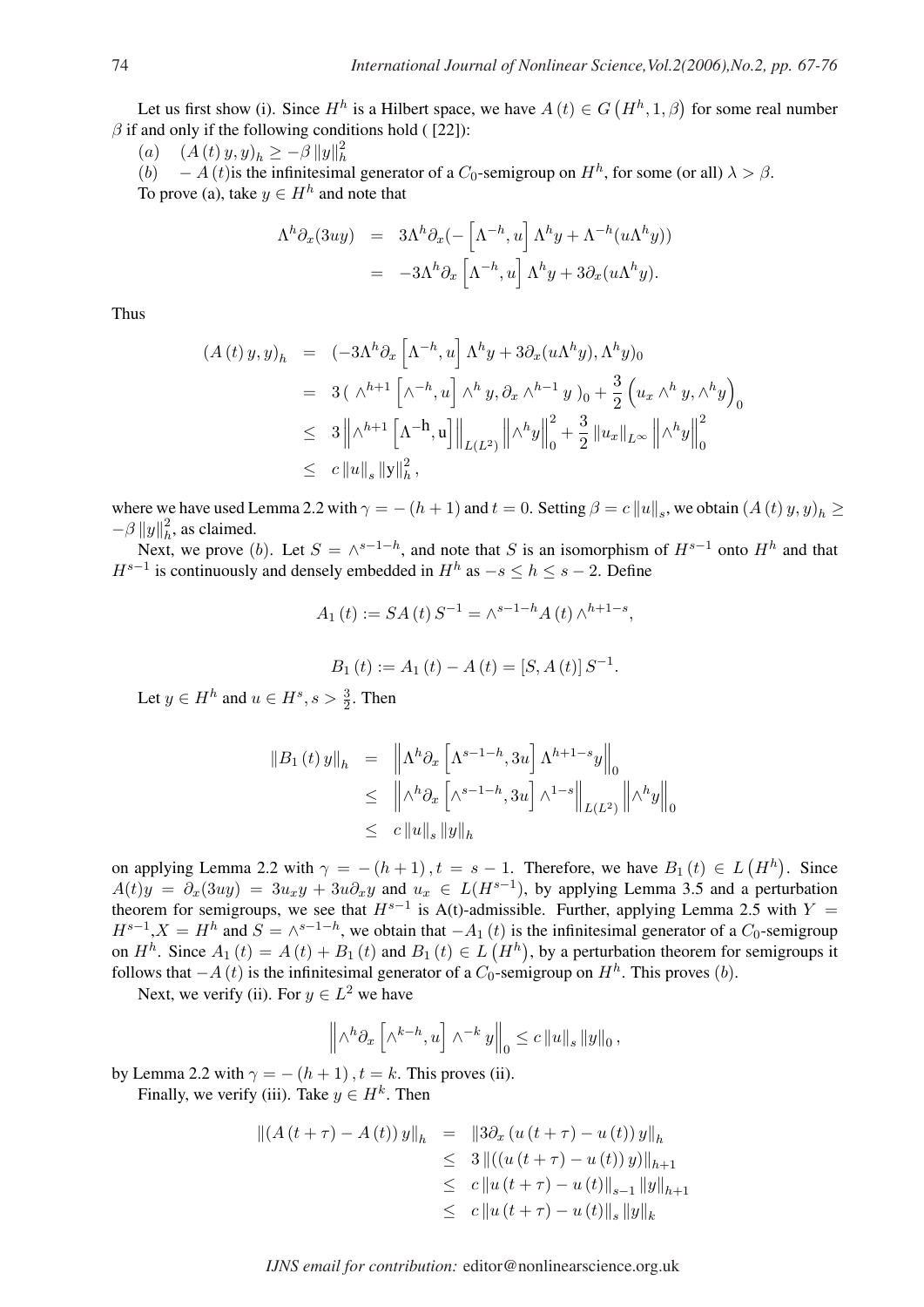by Lemma 2.2 with  $\gamma = s - 1, t = h + 1$ . The continuity of u now yields (iii).

Thus, the above conditions (i)-(iii) imply the existence and uniqueness of an evolution operator  $U(t, \tau)$ for the family A (t). In particular, for  $-s \le \gamma \le s - 1$ , U  $(t, \tau)$  maps  $H^{\gamma}$  into itself.

Next, take  $Y = H^{s-2}$ ,  $X = H^{s-3}$ , and note that

$$
y \in C([0, T); H^{s-1}) \cap C^{1}([0, T); H^{s-2}).
$$

Using the properties of the evolution operator  $U(t, \tau)$ , we obtain

$$
\frac{d}{d\tau}\left(U\left(t,\tau\right)y\left(\tau\right)\right)=U\left(t,\tau\right)\left(-B\left(\tau\right)y\left(\tau\right)+f\left(\tau\right)\right).
$$

An integration over  $\tau \in [0, t]$  gives

$$
y(t) = U(t,0) y(0) + \int_0^t U(t,\tau) (-B(\tau) y(\tau) + f(\tau)) d\tau.
$$
 (3.5)

If  $s < s' \leq s + 1$ , then  $f(t) \in C([0, T); H^{s-1})$  $\cap C^1$  (  $[0, T); H^{s'-2}$ ,  $B(t) = -2u\partial_x \in L$  $H^{s'-2}$ is strongly continuous on [0, t), and  $H^{s-1}H^{s'-2} \subset H^{s'-2}$  since  $s-1 > \frac{1}{2}$  $\frac{1}{2}$ . Since  $-s < s - 2 < s' - 2 \le$ s – 1, the family  $\{U(t, \tau)\}\$ is a strongly continuous map from the space  $H^{s'-2}$  into itself. Noting that  $y(0) \in H^{s'-2}$ , and regarding (3.5) as an integral equation of Volterra type that can be solved for y by successive approximation, we then obtain the assertion of Theorem 3.2 for the case  $s < s' \leq s + 1$ .

In the case  $s' > s+1$ , the result follows by a repeated application of the above argument. This completes the proof of Theorem 3.2.

#### Acknowledgements

This research is supported by Outstanding Personnel Program in Six Fields of Jiangsu Province(NO.6- A-029) and the Teaching and Research Award Program for Outstanding Young Teachers in higher Education Institutions of MOE,P.R.C.(NO.2002-383)

## References

- [1] A.Degasperis,M.Proceci:Asymptotic integrability.in *Symmetry and Perturbation Theory*.*World Scientific.*23-37(1999)
- [2] P.G.Drazin, R.S.Johnson: Solitions:an introduction.*Cambridge University Press.Cambridge-New York*(1989)
- [3] H.P.Mckean: Integrable systems and algebraic curves-global analysis.*Springer Lecture Notes in Mathematicas.*755,83-200(1979)
- [4] C.Kenig,G.Ponce, L.Vega: Well-posedness and scattering results for the generalized Korteweg-de Veris equation via the contraction principle.*Comm.Pure Appl.Math.*46,527-620(1993)
- [5] R.Camassa, D.Holm: An integrable shallow water equation with peaked solitions.*Phy. Rev. Letters.*71,1661-1664(1993)
- [6] A.Constantin, J.Escher: Global existence and blow-up for a shallow water equation.*Annali Sc.Norm.Sup.Pisa.*26,303-328(1998)
- [7] Y.Li, P.Olver: Well-posedness and blow-up solutions for an integrable nonlinearly dispersive model wave equation.*J.Differential Equations.*162 ,27-63(2000)
- [8] A. Constantin:Global existence of solutions and breaking waves for a shallow water equation:a geometric approach.*Ann.Inst.Fourier(Grenoble).*50,321-362(2000)